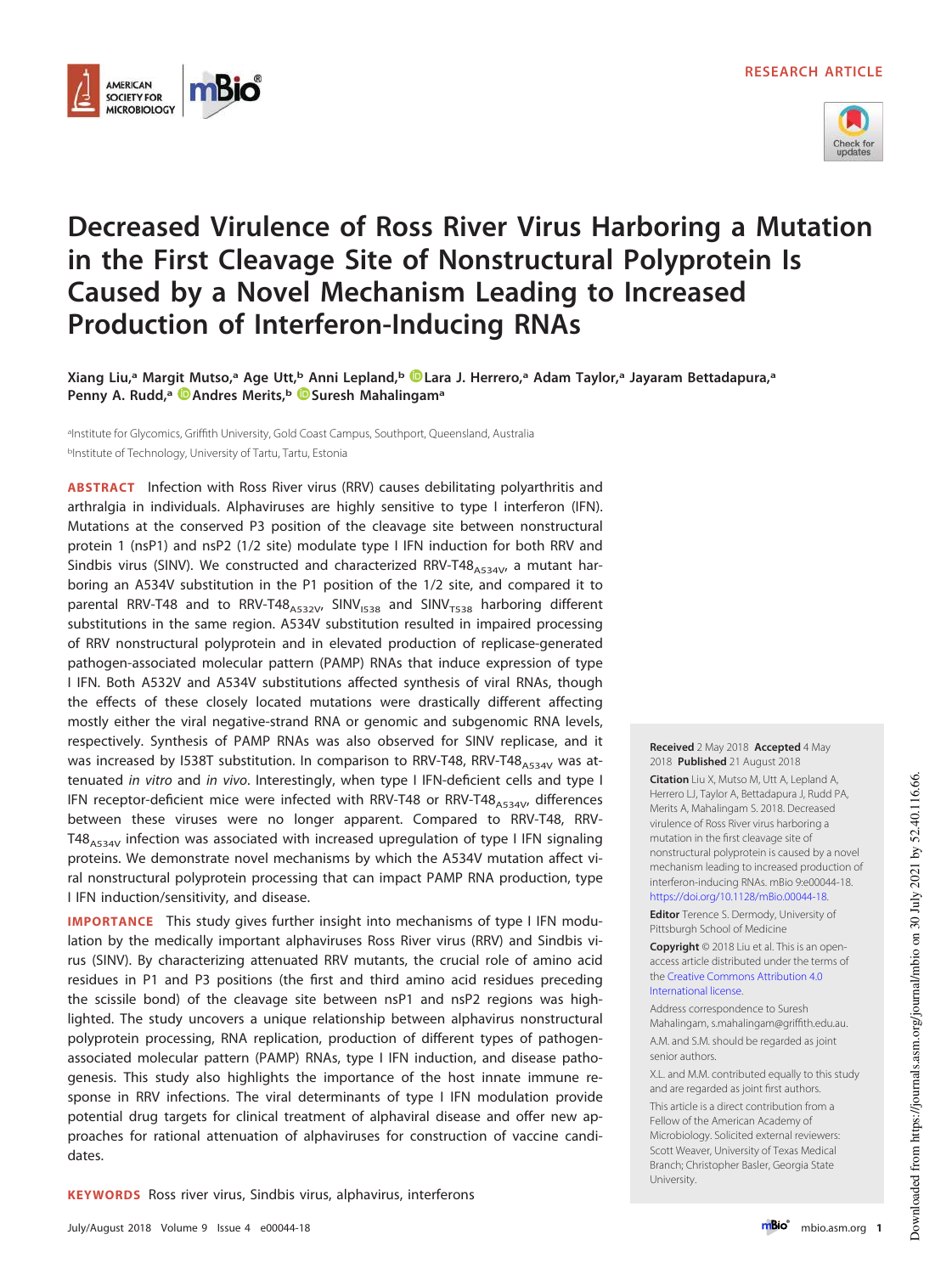**R** oss River virus (RRV) is a member of the *Togaviridae* family and the genus *Alpha*-<br> *R* virus. It is the most widespread arbovirus in Australia and can be found throughout oss River virus (RRV) is a member of the Togaviridae family and the genus Alphathe South Pacific region. Each year in Australia, approximately 5,000 cases of RRV disease are reported [\(1\)](#page-13-0). Several sporadic epidemics of RRV have occurred in the past few decades, the largest of which occurred from 1979 to 1980 and involved several countries, including Papua New Guinea, Fiji, Samoa, New Caledonia, and the Cook Islands [\(2,](#page-13-1) [3\)](#page-13-2). Patients infected with RRV can develop polyarthritis, myalgia, and rash [\(4\)](#page-13-3), and a subset of patients goes on to experience chronic arthralgia and debilitating pains that can last for months [\(5\)](#page-13-4). There are currently no specific treatments or vaccines available for RRV.

The interferon (IFN) system is the first line of defense against invading microorganisms. The mechanisms by which host cells detect viruses, leading to triggering of the type I IFN system, differ according to cell type [\(6\)](#page-13-5). Multiple regulatory proteins are involved in the induction of type I IFN and contribute to its antiviral effects, including Toll-like receptors (TLRs), interferon regulatory factor 7 (IRF7), 2'-5'-oligoadenylate synthetase, and the retinoic acid-inducible gene I product (RIG-I)-like helicase (RLH) family members. For Chikungunya virus (CHIKV) infection, both RLH and TLR family members are involved in the type I IFN response [\(7,](#page-13-6) [8\)](#page-13-7). For Semliki Forest virus (SFV) and Sindbis virus (SINV) infection, RLH family members RIG-I and MDA5 play roles in type I IFN induction [\(9,](#page-13-8) [10\)](#page-13-9). For RRV infection, Toll-like receptor 7 (TLR7) and MyD88 are reported to be responsible for antiviral protection [\(11\)](#page-13-10).

Arboviruses have evolved different mechanisms to antagonize the type I IFN system [\(12](#page-13-11)[–](#page-13-12)[14\)](#page-13-13). For Old World alphaviruses, such as SFV and SINV, this antagonism occurs via the activities of nonstructural proteins (nsPs) [\(13,](#page-13-12) [14\)](#page-13-13). Host protein transcriptional/ translational shutoff is one way of accomplishing this, as mutant viruses defective for shutoff induce more type I IFN [\(15\)](#page-13-14). Furthermore, reports have shown that a mutation in the region corresponding to the junction of nonstructural protein 1 (nsP1) and nsP2 regions (referred to hereafter as 1/2 site) in nonstructural polyproteins P123/P1234 of SINV and RRV has a substantial effect on type I IFN induction independent of virusmediated host shutoff [\(16\)](#page-13-15). Mutations in nsP2 of SFV also affect type I IFN induction independently of host shutoff [\(13\)](#page-13-12). This region has been identified as an important virulence factor for SFV [\(17\)](#page-13-16) and SINV [\(18](#page-14-0)[–](#page-14-1)[22\)](#page-14-2); however, the molecular mechanism(s) behind these effects has not been revealed.

The cleavage motif between nsP1 and nsP2 of RRV is  $R^{P4}A^{P3}G^{P2}A^{P1} \downarrow G^{P1'}V^{P2'}V^{P3'}E^{P4'}$ [\(Table 1\)](#page-1-0), with cleavage occurring after the P1 Ala residue [\(23\)](#page-14-3). The mutant virus designated RRV-T48 $_{AS32V}$  has a substitution at the P3 position of the 1/2 site. This mutation resulted in higher levels of type I IFN induction in both L929 cells and type I IFN receptor knockout (IFNAR<sup>-/-</sup>) primary mouse embryonic fibroblasts (MEFs) [\(16\)](#page-13-15). Moreover, increased levels of phosphorylated IRF3 were detected in RRV-T48<sub>A532V</sub>infected L929 cells and were thought to be responsible for the enhanced expression of type I IFN. The data suggest that for RRV, the A532V mutation has an effect on the inductive phase of the type I IFN response [\(16\)](#page-13-15).

In this study, we aimed to further characterize the molecular defect caused by mutations at the 1/2 site of RRV as well as mechanism(s) behind attenuation of RRV harboring such mutations. We took advantage of the fact that the Ala534 residue in the

<span id="page-1-0"></span>TABLE 1 P4-to-P4' residues of the 1/2 cleavage site of different alphaviruses and their strains

|                          | Amino<br>acid |                | Residue at the following position of the cleavage motif: |                |                |     |     |     |     |  |
|--------------------------|---------------|----------------|----------------------------------------------------------|----------------|----------------|-----|-----|-----|-----|--|
| Virus (strain)           | position      | P <sub>4</sub> | P <sub>3</sub>                                           | P <sub>2</sub> | P <sub>1</sub> | P1' | P2' | P3' | P4' |  |
| RRV-T48                  | 531           | R              | A                                                        | G              | A              | G   | v   | v   | F   |  |
| SFV4                     | 534           | Н              | A                                                        | G              | A              | G   | v   |     | F   |  |
| <b>CHIKV</b>             | 532           | R              | A                                                        | G              | Α              | G   |     |     | F   |  |
| $SINVTS38$ (S.A.AR86)    | 537           | D              |                                                          | G              | A              | A   |     | v   | F   |  |
| $SINV_{1538}$ (TOTO1101) | 537           | D              |                                                          | G              | A              | А   |     | v   | E   |  |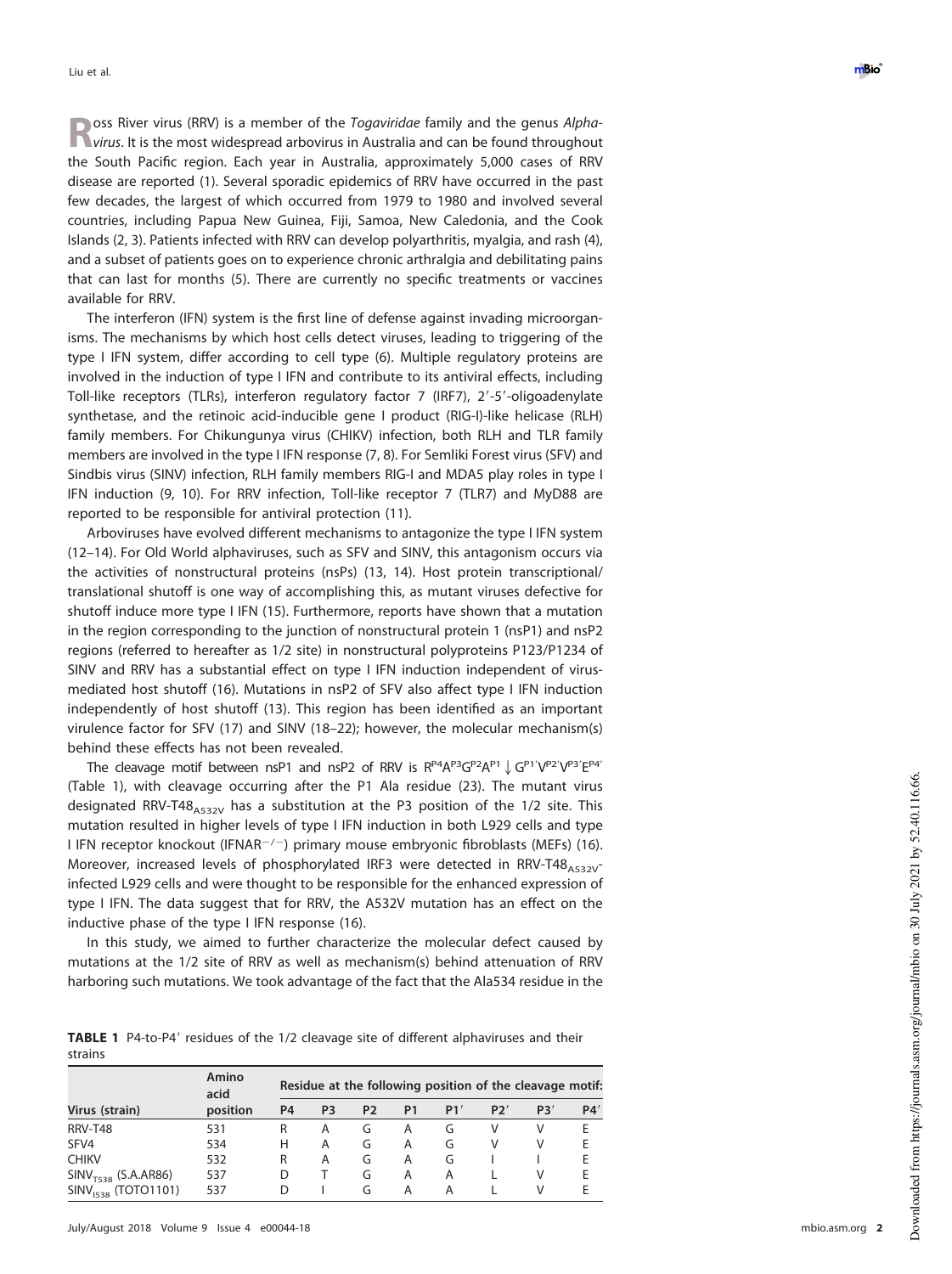

<span id="page-2-0"></span>**FIG 1** Multi- and single-step viral growth curves. (a to d) Growth kinetics of RRV-T48 or RRV-T48<sub>A534v</sub> were analyzed in Vero (a), BHK-21 (b), L929<br>(c), and HeLa (d) cells. Cells were infected at an MOI of 0.1, and super (e) and IFNAR<sup>-/-</sup> (f) MEF cells were infected at an MOI of 10, and supernatants were collected at 3, 6, 9, 12, and 24 h p.i. Virus titers were analyzed by plaque assay. The time of death of the infected-cell culture is indicated by the dagger. Titers (in PFU/milliliter) are expressed as the means  $\pm$ standard errors of the means (SEM) (error bars) from three independent experiments. Values that are significantly different by two-way ANOVA with Bonferroni post hoc test are indicated by asterisks as follows: \*,  $P < 0.05$ ; \*\*,  $P < 0.01$ ; \*\*\*,  $P < 0.001$ .

P1 position of the 1/2 site is highly conserved among the alphaviruses [\(Table 1\)](#page-1-0). We demonstrate novel mechanisms by which the A534V mutation affects nonstructural polyprotein processing, resulting in an altered production of RNA PAMPs, including those derived from cellular RNAs, leading to enhanced IFN production. Furthermore, our findings link nonstructural polyprotein processing to viral pathogenesis.

## **RESULTS**

**RRV-T48**<sup>A534V</sup> is highly infectious and genetically stable. The rescue efficiency of RRV-T48<sub>A534V</sub>, a mutant in which the conserved P1 Ala residue in the 1/2 site was substituted to Val, was compared to that of parental RRV-T48. Infectious-center assays (ICA) performed using BHK-21 cells revealed that both viruses were efficiently rescued (efficiencies of 9  $\times$  10<sup>4</sup> PFU/ $\mu$ g for RRV-T48<sub>A534V</sub> and 5.59  $\times$  10<sup>4</sup> for PFU/ $\mu$ g for RRV-T48; no statistically significant difference was observed). Quantitative reverse transcription-PCR (qRT-PCR) analysis revealed that RRV-T48 $_{AS34V}$  stock had a genome copy number/PFU ratio similar to that of RRV-T48, indicating that RRV-T48 $_{AS34V}$  stock did not contain a significant excess of defective or noninfectious particles (see Fig. S1 in the supplemental material).

In Vero and BHK-21 cells, RRV-T48 $_{AS34V}$  replicated to levels similar to those of RRV-T48 [\(Fig. 1a](#page-2-0) and [b\)](#page-2-0). To analyze the genetic stability of the A534V mutation, sequencing of amplified fragments corresponding to the region of the nsP1-nsP2 junction (nucleotides 1640 to 2500 of the RRV-T48 genome) was performed. It revealed the presence of the A534V mutation in all clones analyzed; no secondary (adaptive or pseudoreversion) mutations were found.

**A534V mutation inhibits in vitro replication of RRV in type I IFN-positive cells.** To determine the effect of the A534V mutation on RRV replication in vitro, multistep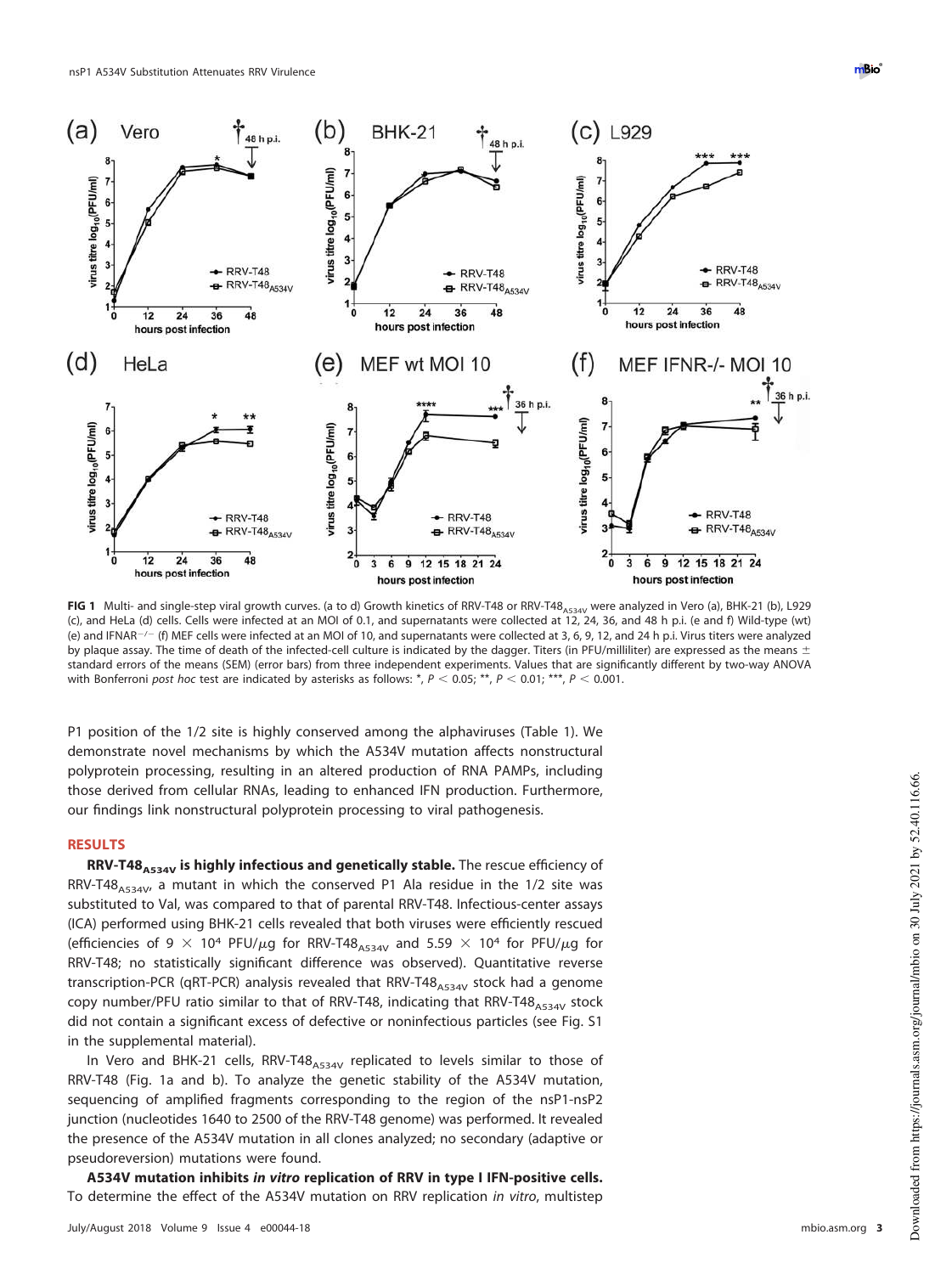growth curves at a multiplicity of infection (MOI) of 0.1 on BHK-21, Vero, HeLa, and L929 cells were obtained. In BHK-21 and Vero cells, only small differences between the two viruses were observed at some time points [\(Fig. 1a](#page-2-0) and [b\)](#page-2-0). In contrast, RRV-T48 $_{AS34V}$ grew to significantly lower final titers than RRV-T48 did in type I IFN-competent L929 and HeLa cells [\(Fig. 1c](#page-2-0) and [d\)](#page-2-0).

To verify the effect of an intact type I IFN system, a growth curve experiment was performed using wild-type (wt) and IFNAR<sup>-/-</sup> MEFs. At an MOI of 0.1, both viruses replicated faster in IFNAR<sup>-/-</sup> MEFs than in wt MEFs; the difference was most prominent at earlier (12 and 24 h postinfection [p.i.]) time points (Fig. S2a and b). No difference between growth of RRV-T48 and RRV-T48<sub>A534V</sub> was observed in IFNAR<sup>-/-</sup> MEFs (Fig. S2b). In wt MEFs, growth of RRV-T48<sub>A534V</sub> was slower than that of RRV-T48; however, the differences did not reach statistical significance with both viruses replicating to similar final titers. All cells in the infected cultures were dead by 48 h p.i. (Fig. S2a and b). Similar data were obtained using a lower MOI (0.01) (Fig. S2c and d). This confirms that the A534V mutation does not block the ability of RRV to inhibit type I IFN-mediated signaling from infected to noninfected bystander cells, as the latter acquired no protection against subsequent infection by virions released from initially infected cells.

As growth of both viruses was faster in  $IFNAR^{-/-}$  MEFs, it was hypothesized that RRV replication in wt MEFs is likely slowed down by a type I IFN-mediated autocrine signal amplification loop. To test this, single-step growth curves (at an MOI of 10) were  $\alpha$  obtained using wt and IFNAR<sup>-/-</sup> MEF cells. At a high MOI, RRV-T48 displayed a clear growth advantage in wt MEFs and reached significantly higher titers at 12 and 24 h p.i. [\(Fig. 1e\)](#page-2-0). In contrast, growth curves for both viruses in IFNAR<sup>-/-</sup> MEFs remained similar [\(Fig. 1f\)](#page-2-0). Thus, RRV-T48<sub>A534V</sub> was significantly attenuated in cells with an intact type I IFN system and that this attenuation was likely caused by the antiviral effects of type I IFN on the infected cells themselves.

**RRV-T48<sub>A534V</sub> has higher sensitivity to IFN-β and induces higher levels of type I IFNs.** In order to compare the levels of type I IFN secreted in response to infection by RRV-T48 and RRV-T48<sub>A534V</sub>, L929 cells were infected at an MOI of 0.1. RRV-T48<sub>A534V</sub> induced significantly more type I IFN than RRV-T48 did [\(Fig. 2a\)](#page-4-0). To analyze the type I IFN sensitivity of RRV-T48<sub>A534V</sub>, Vero cells (which are unable to produce type I IFN but can react to exogenous IFN) were infected with RRV-T48 or RRV-T48 $_{As34V}$  and then treated with increasing amounts of human beta interferon (IFN-β). Replication of both  $\mathsf{RRV\text{-}T48}$  and  $\mathsf{RRV\text{-}T48}_{\mathsf{A534V}}$  was strongly reduced by IFN- $\beta$  treatment. However, the growth inhibition of RRV-T48<sub>A534V</sub> was always more prominent than that of RRV-T48**,** and this difference was statistically significant at 500 pg/ml IFN- $\beta$  [\(Fig. 2b\)](#page-4-0). Taken together, these results show that, compared to RRV-T48, RRV-T48 $_{As34V}$  induced higher levels of type I IFN and had an increased sensitivity to antiviral effects of IFN- $\beta$ . The differences between the two viruses were, however, rather small (no more than severalfold [\[Fig. 2b\]](#page-4-0)), which is consistent with the relatively slight attenuation of mutant virus growth in type I IFN-competent cells [\(Fig. 1c](#page-2-0) to [e\)](#page-2-0).

**RRV-T48A534V infection results in upregulation of RIG-I, MyD88, and IRF7 expression.** To identify genes involved in antiviral signaling, L929 cells were infected with RRV-T48 or RRV-T48<sub>A534V</sub> at an MOI of 0.1 and were analyzed by Western blotting for expression of the major signaling proteins in the type I IFN induction pathways. At 24 h p.i., the levels of RIG-I [\(Fig. 2c\)](#page-4-0) and MyD88 [\(Fig. 2d\)](#page-4-0) were significantly upregulated by infection with RRV-T48<sub>A534V</sub> compared to infection with RRV-T48. Similarly, IRF7 expression and its phosphorylation were also significantly higher in RRV-T48<sub>A534V</sub>infected cells [\(Fig. 2e](#page-4-0) and [f\)](#page-4-0). In contrast, no significant differences in the expression of TRAF3, TLR7, iKK-i, TBK1, MDA5, or IPS-1 were observed between RRV-T48- or RRV-T48 $_{A534V}$ -infected cells (Fig. S3).

**The A534V mutation slows down processing of RRV nonstructural polyprotein and delays virus-induced shutoff of host translation.** The A534V substitution may hamper the release of nsP2, known to be the major antagonist of type I IFN for Old World alphaviruses [\(13](#page-13-12)[–](#page-13-13)[15\)](#page-13-14). The processing of RRV nonstructural polyproteins was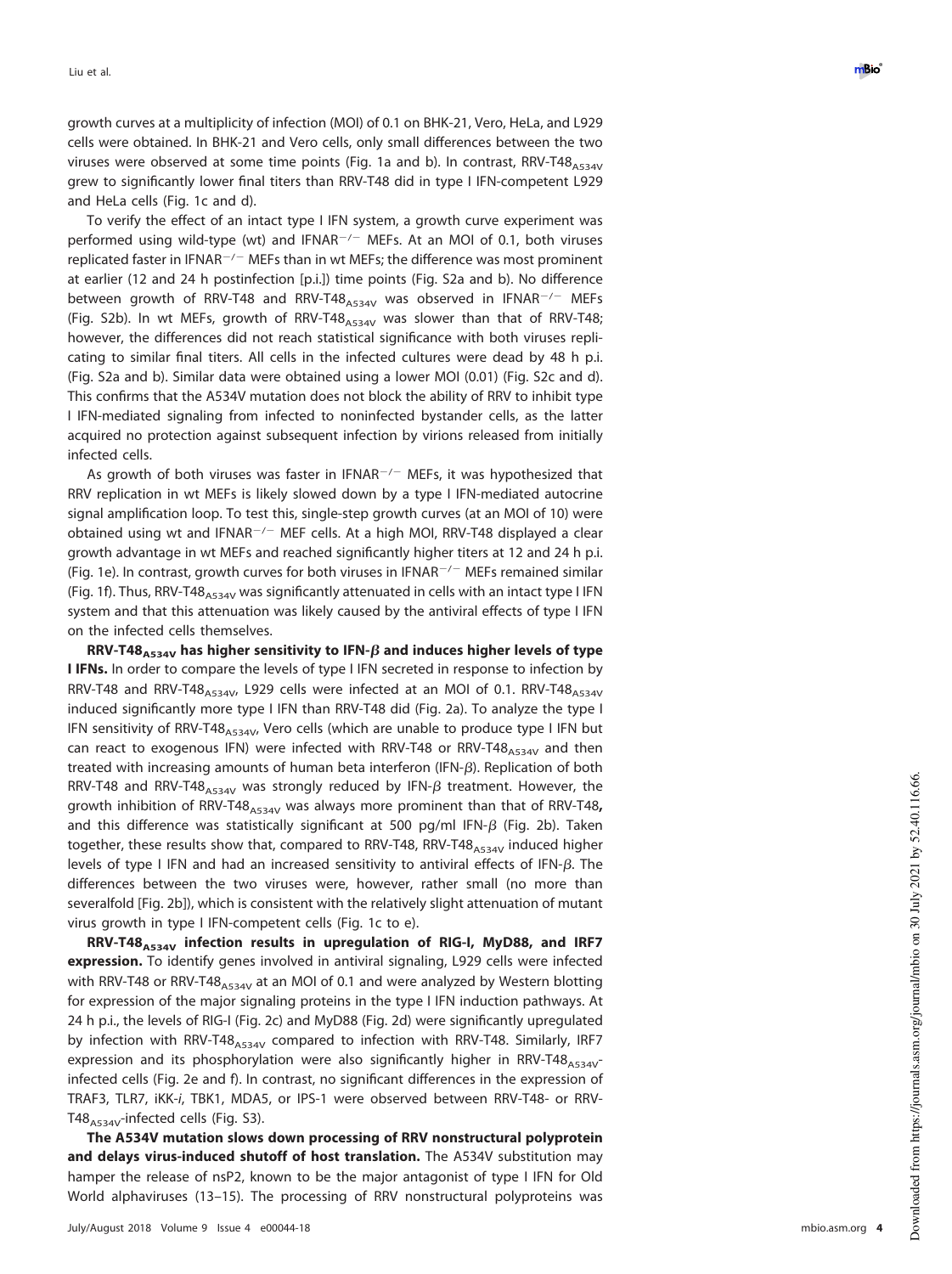

<span id="page-4-0"></span>FIG 2 Type I IFN induction and sensitivity of RRV-T48 and RRV-T48<sub>A534V</sub> and comparison of expression levels of type I IFN signaling proteins in RRV-T48- and RRV-T48<sub>A534V</sub>-infected L929 cells. (a) L929 cells were infected with RRV-T48 or RRV-T48<sub>A534V</sub> at an MOI of 0.1. Transfection with poly(I · C) was used as a positive control for type I IFN induction. Supernatants were collected at 12 h and 24 h p.i./p.t. (posttransfection), and type I IFN levels were determined by IFN bioassay. (b) Vero cells were infected by either RRV-T48 or RRV-T48 A534V at an MOI of 0.1. Infected cells were treated with increasing concentrations of human IFN- $\beta$ . The cell culture supernatants were collected at 24 h p.i. and analyzed using plaque assay. The sensitivity of RRV-T48 and RRV-T48<sub>A534V</sub> to type I IFN is represented by a decrease in viral titer resulting from IFN- $\beta$ treatment. (c to f) For analysis of expression levels of type I IFN signaling proteins, L929 cells were mock infected or infected with RRV-T48 or RRV-T48<sub>A534V</sub> at an MOI of 0.1. Cell lysates were collected at 12 h and 24 h p.i. and analyzed by Western blotting using antibodies recognizing RIG-I (c), MyD88 (d), IRF7 (e), and phospho-IRF7 (P-IRF7) (f).  $\beta$ -Actin was used as loading control. Bands were quantified using ImageJ software. Results are represented as fold change over  $\beta$ -actin. In all panels, error bars represent SEM from three independent experiments (\*,  $P < 0.05$ ; \*\*,  $P < 0.01$  using two-way ANOVA with Bonferroni post hoc test).

analyzed using an in vitro transcription/translation system. Processing of RRV-T48<sub>A534V</sub>encoded P123 (due to an in-frame stop codon, this is the major nonstructural polyprotein of RRV) was found to be less efficient than that of P123 encoded by RRV-T48; stability of P123 itself and its processing products P12 and/or P23 was increased,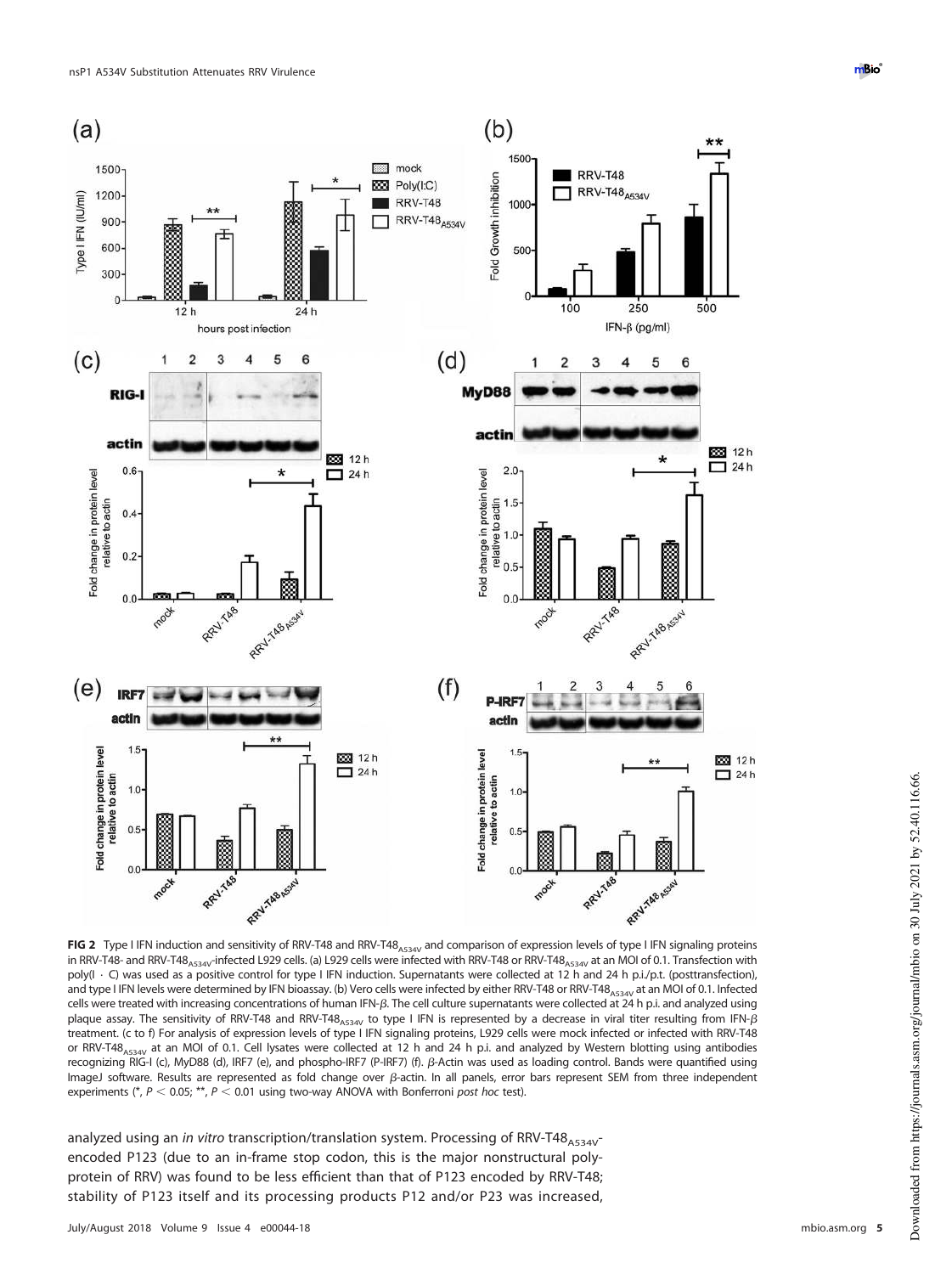Liu et al. ®



<span id="page-5-0"></span>FIG 3 Processing of RRV-T48 and RRV-T48<sub>A534V</sub> nonstructural polyproteins and analysis of virusinduced translational shutoff. (a and b) RRV-T48 and RRV-T48<sub>A534V</sub> nonstructural polyproteins and their processing products were obtained using the TNT SP6 rabbit reticulocyte system and plasmids containing the RRV-T48- or RRV-T48<sub>A534V</sub>-infected cell DNAs. (a) The in vitro-translated nonstructural polyproteins and the products of their processing were denatured by boiling in 1% SDS. (b) Products of in vitro translation were immunoprecipitated (IP) using antibodies against nsP1, nsP2, and nsP3 of SFV. The asterisk indicates the position of the P34 polyprotein. (c) BHK-21 cells were infected at an MOI of 10 with RRV-T48 or RRV-T48<sub>A534V</sub>. At 4, 6, 8, 10, 12, 16, 20, and 24 h p.i., cells were labeled with medium containing 50  $\mu$ Ci [<sup>35</sup>S]Met and [<sup>35</sup>S]Cys. After labeling, cells were lysed in SDS loading buffer. In panels a to c, labeled proteins were separated by SDS-PAGE and visualized/quantified with a Typhoon imager. Data from one of two reproducible independent experiments are shown in each of the panels.

while the release of mature nsP2 was diminished [\(Fig. 3a\)](#page-5-0). As a result, the ratio of mature nsP2 to P123 precursor was  $\geq$ 10-fold lower for RRV-T48<sub>A534V</sub> than for RRV-T48 [\(Fig. 3a](#page-5-0) and [4a\)](#page-6-0).

To confirm the identities of polyprotein processing intermediates and mature nsPs, the products of in vitro translation were immunoprecipitated using polyclonal antisera against nsP1, nsP2, and nsP3 of the related SFV. Immunoprecipitation with anti-nsP1 confirmed the increased stability of P123 and P12 of RRV-T48 $_{AS34V}$  and concomitant reduction of release of free nsP1 [\(Fig. 3b\)](#page-5-0). Immunoprecipitation also confirmed a clear reduction in the amount of mature nsP2 for RRV-T48 $_{AS34V}$  and that the largest detected polyprotein was P123; it also revealed an increased stability of P23 and concomitant reduction of the amount of released nsP3 for RRV-T48 $_{A534V}$ . Interestingly, the A534V mutation resulted in a minor polyprotein, which is likely to be P34, becoming almost undetectable [\(Fig. 3b\)](#page-5-0), suggesting accelerated release of nsP4. Taken together, the A534V mutation delays cleavage at the 1/2 and 2/3 sites but has no negative effect on processing at the 3/4 site.

RRV-T48 $_{A532V}$  has been reported to cause complete, but delayed, shutoff of host cell translation in BHK-21 cells [\(16\)](#page-13-15). When a similar experiment was performed with RRV-T48 and RRV-T48<sub>A534V</sub>, it was found that RRV-T48<sub>A534V</sub> was also capable of inducing complete (or nearly complete) shutoff of host cell translation. Only a minor delay (around 2 h compared to RRV-T48), which may be attributed to slower release of nsP2 from the polyprotein harboring the mutation in the 1/2 site [\(Fig. 3a\)](#page-5-0), was observed [\(Fig. 3c\)](#page-5-0).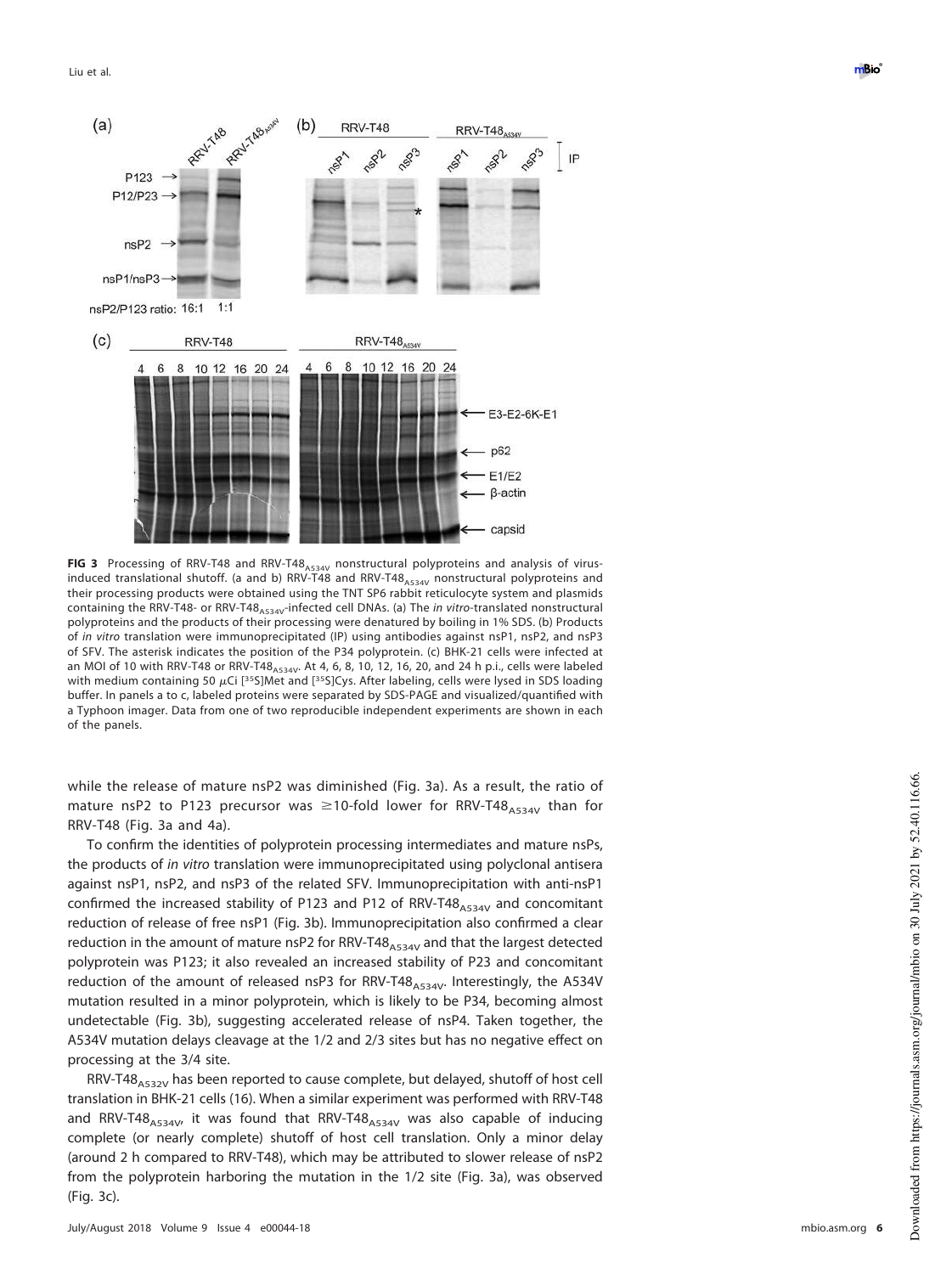

<span id="page-6-0"></span>**FIG 4** Effects of mutations in the P3 and P1 positions of the 1/2 site on RRV nonstructural polyprotein processing and RNA replication. (a) Processing of RRV-T48, RRV-T48<sub>A532V</sub> and RRV-T48<sub>A534V</sub> nonstructural polyproteins was analyzed as de-scribed in the legend to [Fig. 3a.](#page-5-0) (b to d) BHK-21 cells were infected with RRV-T48, RRV-T48<sub>A532V</sub> or RRV-T48<sub>A534V</sub> at an MOI of 10. At 6 or 8 h p.i., cells were lysed, and total RNA was isolated. (b) Northern blot analysis. RNAs isolated from infected cells were separated by electrophoresis in agarose gels, transferred to a Hybond-N+ filter, and detected with probes complementary to positive and negative strands of RRV RNAs. (c and d) One microgram of each RNA sample was used for transfection of Cop5 cells; at 24 h p.t., the amount of IFN- $\beta$  in the cell supernatant was determined. IFN- $\beta$  amounts are expressed as the means  $\pm$  SEM from three experiments performed in parallel (\*, P < 0.05; \*\*, P < 0.01; \*\*\*, P < 0.001 using Student's two-tailed unpaired t test). Data from one of two reproducible independent experiments are shown in each of the panels.

**The A534V mutation suppresses synthesis of RRV subgenomic RNA and increases synthesis of type I IFN-inducing PAMP RNAs.** As the properties of RRV-T48<sub>A534V</sub> were similar to those reported for RRV-T48<sub>A532V</sub> [\(16\)](#page-13-15), we hypothesized that the two mutant viruses share a similar molecular defect responsible for enhanced induction of the type I IFN response. We compared nonstructural polyprotein processing of RRV-T48 and RRV-T48<sub>A534V</sub> with that of RRV-T48<sub>A532V</sub>. Delayed processing was observed for RRV-T48<sub>A532V</sub> [\(Fig. 4a\)](#page-6-0). In comparison with RRV-T48<sub>A534V</sub>, the defect was slightly but reproducibly less pronounced, suggesting that the Val residue in the P1 position of the 1/2 site has a greater impact on nonstructural polyprotein processing than the same residue in the P3 position.

Slowdown of P123 processing should result in increased amounts of alphavirus early replicase, which consists of P123 and nsP4 subunits and synthesizes viral negativestrand RNAs [\(24\)](#page-14-4). Therefore, we analyzed viral RNA synthesis in BHK-21 cells infected at a high MOI [\(10\)](#page-13-9). Compared to RRV-T48, RRV-T48<sub>A532V</sub> had a prominent increase of both negative- and positive-strand genomic RNA synthesis, while the synthesis of subgenomic (SG) RNA was not detectably affected. In contrast, RRV-T48 $_{AS34V}$  had a prominent defect in SG RNA synthesis, while the levels of genomic-length RNAs were only slightly higher than those for RRV-T48 [\(Fig. 4b\)](#page-6-0).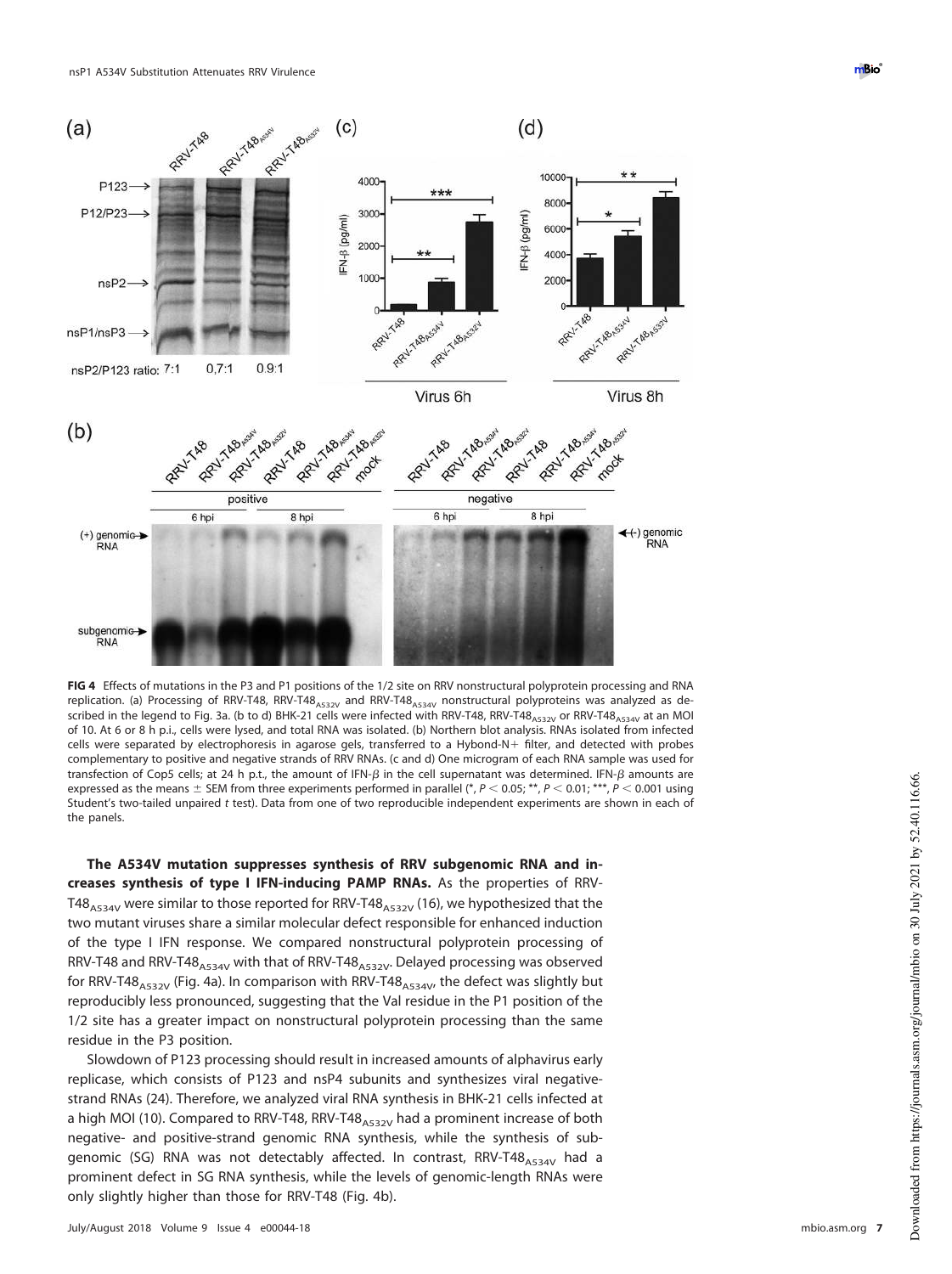Negative-strand RNAs of alphaviruses lack a 5' cap structure and exist as doublestranded RNA (dsRNA) duplexes (called replicative forms) with positive-strand RNAs [\(25\)](#page-14-5). These properties make them PAMP RNAs that are recognized by cellular pathogen recognition receptors (PRRs) [\(9\)](#page-13-8). As the A532V mutation in RRV-T48 was suggested to affect the inductive phase of the type I IFN response [\(16\)](#page-13-15), we hypothesized that hugely increased production of viral negative-sense strands [\(Fig. 4b\)](#page-6-0) may represent the primary reason for elevated type I IFN production in RRV-T48 $_{AS32V}$ -infected cells. To verify this directly, we transfected type I IFN-competent murine fibroblast (Cop5) cells with total RNAs isolated from BHK-21 cells infected with RRV-T48, RRV-T48 $_{As34V}$  or RRV-T48 $_{A532V}$  to activate IFN production; all RNAs used in this experiments were UV inactivated prior to transfection. Consistent with our hypothesis, total RNA isolated from RRV-T48 $_{\rm A532V}$ -infected BHK-21 cells induced much higher levels of IFN- $\beta$  production than RNA from RRV-T48-infected cells. The difference was especially prominent ( $>$ 10-fold) for RNAs isolated at 6 h p.i. [\(Fig. 4c\)](#page-6-0); by 8 h p.i., the difference was smaller  $(\approx 2$ -fold) but remained highly significant [\(Fig. 4d\)](#page-6-0). This finding strongly suggests that excessive negative-strand RNA synthesis, caused by increased stability of the early RNA replicase, is indeed the main reason for elevated type I IFN induction by RRV-T48<sub>A532V</sub>. RNA from RRV-T48 $_{\rm A534V}$ -infected cells also induced significantly more IFN- $\beta$  than RNA isolated from RRV-T48-infected cells. Although the difference between viruses was less pronounced (up to fivefold at 6 h p.i.; [Fig. 4c\)](#page-6-0), the enhanced ability of RNA from RRV-T48 $_{AS34V}$ -infected cells to induce type I IFN production is unlikely to be solely due to the small increase in the amount of viral negative-strand RNAs [\(Fig. 4b\)](#page-6-0).

**The Thr residue in the P3 position of the 1/2 site of SINV also slows down the processing of P123.** Interestingly, for SINV, it has been reported that slow processing of P123 caused by the Thr residue (residue 538 of nsP1) in the P3 position of the 1/2 site [\(19\)](#page-14-6) led to reduced induction of type I IFN both in vitro and in vivo [\(16\)](#page-13-15), which is the reverse for RRV. To investigate these differences from RRV, we used SINV TOTO1101 (referred to hereafter as SINV $_{1538}$  as it has an Ile538 residue) to generate SINV $_{7538}$  and performed the same set of experiments as were done with RRV-T48 and its mutants.

We first confirmed that the Thr538 residue does cause delay in SINV P123 processing. The observed reduction of cleavage efficiency was similar to that caused by the A534V mutation in RRV (compare [Fig 5a](#page-8-0) and [3a\)](#page-5-0). Compared to RRV, SINV grew more rapidly and to much higher final titers, possibly due to cell culture adaptation of the TOTO1101 strain. The effect of the I538T substitution on synthesis of SINV RNAs was relatively mild. We did observe the earlier activation of SG RNA synthesis for SINV $_{1538}$ [\(Fig. 5b\)](#page-8-0). However, we also observed that the same virus produced more negativestrand RNA by 4 h p.i. [\(Fig. 5b\)](#page-8-0), which is different from findings made using the S.A.AR86 strain of SINV where Ile538 did not increase genome-length RNA synthesis [\(19\)](#page-14-6). Thus, the elevated negative-strand RNA synthesis may be a strain-specific phenomenon. Transfection of total RNA isolated at 4 h p.i. from SINV $_{1538}$ -infected cells into Cop5 reporter cells induced significantly more type I IFN than did the RNA isolated from  $SINV_{T538}$ -infected cells [\(Fig. 5c\)](#page-8-0). This may be due to the elevated levels of negativestrand RNAs [\(Fig. 5b\)](#page-8-0) and is consistent with reports that SINV strains (or mutants) harboring the Thr538 residue produce less type I IFN than strains with the Ile538 residue [\(16,](#page-13-15) [20\)](#page-14-7). There the results were opposite to the findings made for RRV and its mutants, where slow processing of P123 was always associated with significantly elevated production of type I IFN-inducing RNAs [\(Fig. 4c](#page-6-0) and [d;](#page-6-0) [Fig. 6b\)](#page-9-0). No difference between type I IFN-inducing capability of RNAs isolated from  $\textsf{SINV}_\textsf{1538}^{-}$  and  $\textsf{SINV}_\textsf{1538}^{-}$ infected cells at later time points was observed (data not shown).

**RRV-T48A534V and its replicase produce an excess of type I IFN-inducing PAMP RNAs made using cellular templates.** To further investigate the reason(s) for the enhanced ability of RNA from RRV-T48 $_{As34V}$ -infected cells to induce type I IFN production, we performed infection of BHK-21 cells with RRV-T48 and RRV-T48 $_{AS34V}$  at an MOI of 1. This MOI was chosen, since at a lower MOI, the parental virus has a slight growth advantage over the mutant virus [\(Fig. 1b\)](#page-2-0). Northern blotting confirmed that under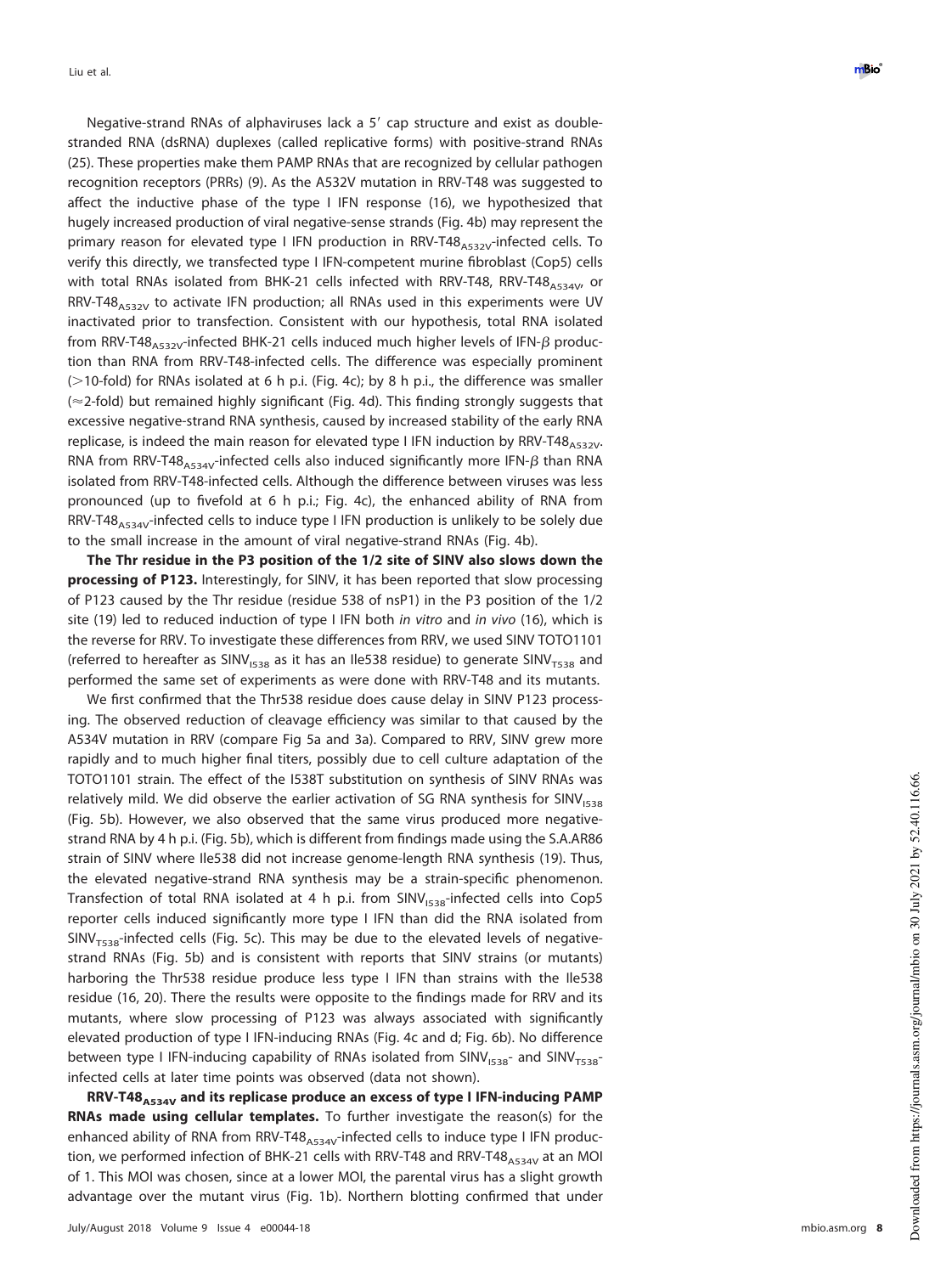

<span id="page-8-0"></span>**FIG 5** The Thr residue in the P3 position of the 1/2 site of SINV slows down P123 processing but does not increase production of PAMP RNAs in infected BHK-21 cells. (a) Processing of SINV $_{1538}$  and SINV $_{7538}$ nonstructural polyproteins was analyzed as described in the legend to [Fig. 3a.](#page-5-0) (b and c) BHK-21 cells were infected with SINV<sub>I538</sub> or SINV<sub>T538</sub> at an MOI of 10. At 4 or 6 h p.i., cells were lysed, and total RNA was isolated. (b) Northern blot analysis was performed as described in the legend to [Fig. 4b](#page-6-0) except that probes revealing positive and negative strands of SINV RNAs were used. (c) One microgram of each RNA sample was used for transfection of Cop5 cells. The amount of  $IFN-\beta$  in the cell supernatant at 24 h p.t. was determined. IFN- $\beta$  amounts are expressed as the means  $\pm$  SEM from three experiments performed in parallel (\*,  $P < 0.05$  using Student's two-tailed unpaired t test). Data from one of two reproducible independent experiments are shown in each of the panels.

these conditions, RRV-T48 synthesized more positive- and negative-strand RNAs than RRV-T48 $_{A534V}$  did [\(Fig. 6a\)](#page-9-0).

Aliquots of the RNA samples shown in [Fig. 6a](#page-9-0) were used to transfect Cop5 cells. Consistent with previous data, RNA from RRV-T48 $_{As34V}$ -infected cells induced higher IFN- $\beta$  levels than RNA from RRV-T48-infected cells [\(Fig. 6b\)](#page-9-0). Here, however, the elevated IFN- $\beta$  induction could not be attributed to an increased amount of negative-strand RNAs/replicative forms referred to hereafter as "viral PAMP RNAs" [\(Fig. 6a\)](#page-9-0). Thus, our data demonstrate the presence of other type(s) of virus-generated PAMP RNAs in RRV-T48 $A_{A534V}$ -infected cells.

Alphaviruses can synthesize noncapped positive-strand RNAs [\(26\)](#page-14-8) that may be recognized by RIG-I [\(9\)](#page-13-8). Though we cannot exclude the possibility that such RNAs affect type I IFN induction by RRV-T48 $_{A534V}$ , it was considered unlikely, as this mutant virus synthesized positive-strand RNAs (especially SG RNAs) in reduced amounts [\(Fig. 6a\)](#page-9-0). It was also recently demonstrated that the majority of PAMP RNAs in SFV-infected cells are short nonpolyadenylated dsRNAs with 5' triphosphate that are synthesized by SFV replicase activity on cellular RNA templates [\(10\)](#page-13-9). Therefore, we hypothesized that such PAMP RNAs (hereafter referred as "replicase PAMP RNAs") may also be present in RRV-infected cells and that it was their production that was activated by the A534V mutation.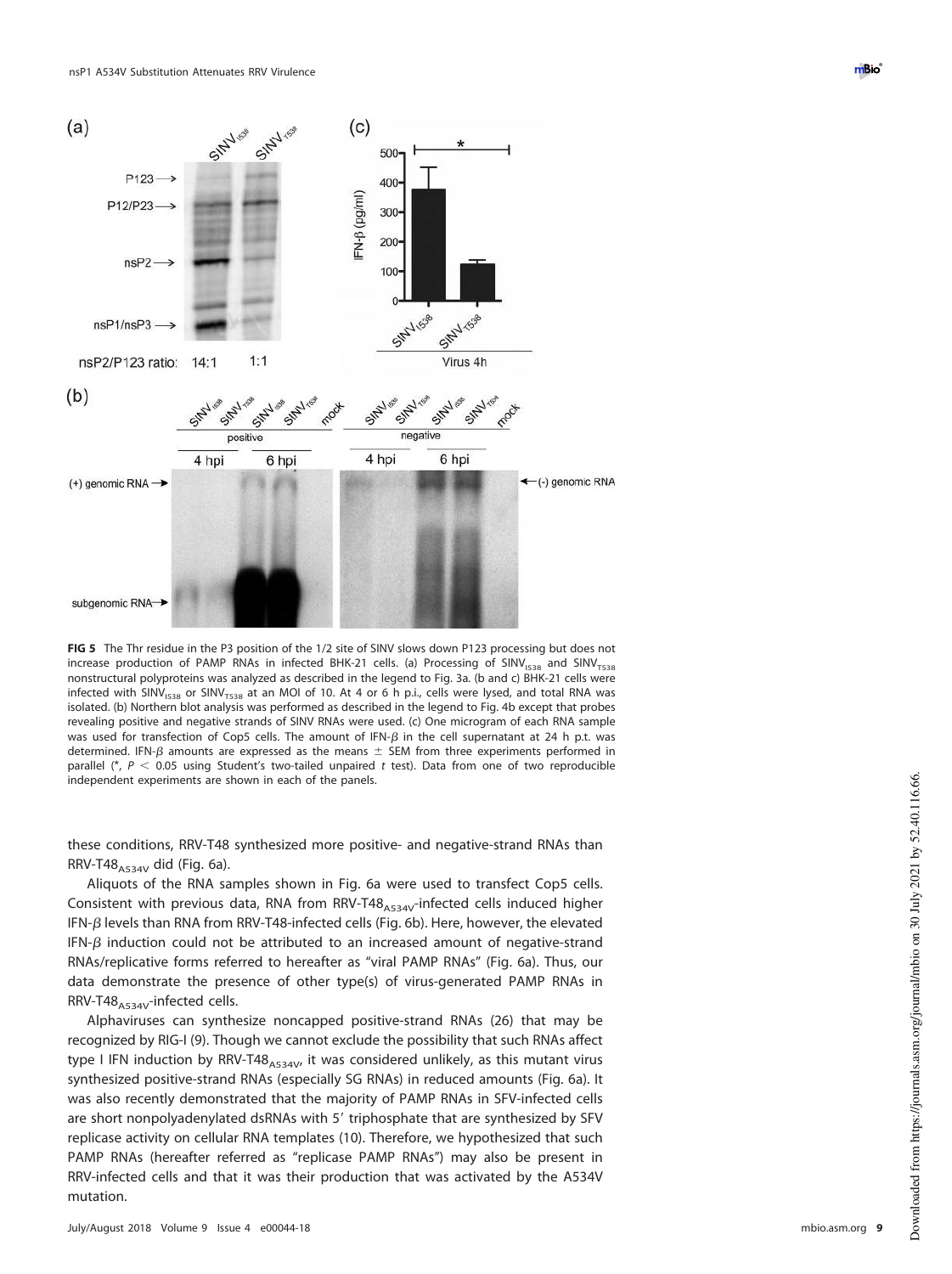

<span id="page-9-0"></span>**FIG 6** Replicases of RRV and SINV synthesize PAMP RNAs using cellular templates. BHK-21 cells were infected with RRV-T48 and RRV-T48<sub>A534V</sub> at an MOI of 1. At 6 h p.i., cells were lysed and total RNA was isolated. (a) Northern blot analysis was performed as described in the legend to [Fig. 4b.](#page-6-0) Data from one of two reproducible independent experiments are shown. (b) One microgram of each RNA sample was used for transfection of Cop5 cells. The amount of IFN- $\beta$  in the cell supernatant at 24 h p.t. was determined. IFN- $\beta$ levels are expressed as means plus SEM from three independent experiments (\*,  $P < 0.05$  using Student's two-tailed unpaired t test). (c) Poly(A)<sup>-</sup> fraction was obtained from isolated RNAs by removal of poly(A)<sup>+</sup> RNAs, including viral dsRNA replication forms. One microgram of each RNA sample was used for transfection of Cop5 cells. The amount of IFN- $\beta$  in the cell supernatant at 24 h p.t. was determined. Data from one of two reproducible independent experiments are shown. (d) Cop5 cells were transfected with plasmids designed to express wild-type and mutant forms of replicases of SFV, RRV, and SINV; the amount of IFN- $\beta$ in supernatant was determined at 48 h p.t. Values obtained for cells transfected with RRV or SINV replicase expression plasmids were normalized to values obtained for cells transfected with plasmid expressing SFV4 replicase (taken as 100). Normalized values are shown as the means plus SEM from three independent experiments (\*\*,  $P < 0.01$ ; \*\*\*,  $P < 0.001$  using two-way ANOVA with Bonferroni post hoc test).

In contrast to replicase PAMP RNAs, all viral PAMP RNAs have poly(A) tails and thus can be removed from total RNA samples using oligo(dT) resin [\(10\)](#page-13-9). By using this method, we obtained  $poly(A)^-$  fractions from previously analyzed total RNA samples [\(Fig. 6a](#page-9-0) and [b\)](#page-9-0) and used these to transfect Cop5 cells.  $Poly(A)^-$  RNA isolated from RRV-T48<sub>A534V</sub>-infected BHK-21 cells consistently induced much higher levels of IFN- $\beta$ than similar RNA obtained from RRV-T48-infected cells [\(Fig. 6c\)](#page-9-0). These data are consistent with synthesis of replicase PAMP RNAs in RRV-infected BHK-21 cells and confirm the hypothesis that synthesis of such RNAs was indeed enhanced by the A534V mutation.

Finally, the ability of RRV replicase to synthesize replicase PAMP RNAs in the absence of replication-competent (viral) template RNA was confirmed using a plasmid-based expression system. Consistent with a previous report [\(10\)](#page-13-9), Cop5 cells transfected with plasmid expressing replicase from SFV4 produced a high level of IFN- $\beta$ ; this allowed us to use this plasmid for normalization of levels of IFN- $\beta$  measured for cells transfected with plasmids expressing replicases of RRV-T48, RRV-T48 $_{AS34V}$ , RRV-T48 $_{AS32V}$ , SINV $_{IS38V}$ and SINV $_{7538}$ . Compared to SFV4 replicase, expression of RRV-T48 replicase induced much lower (but still clearly detectable) levels of IFN- $\beta$  [\(Fig. 6d\)](#page-9-0). Both A534V and A532V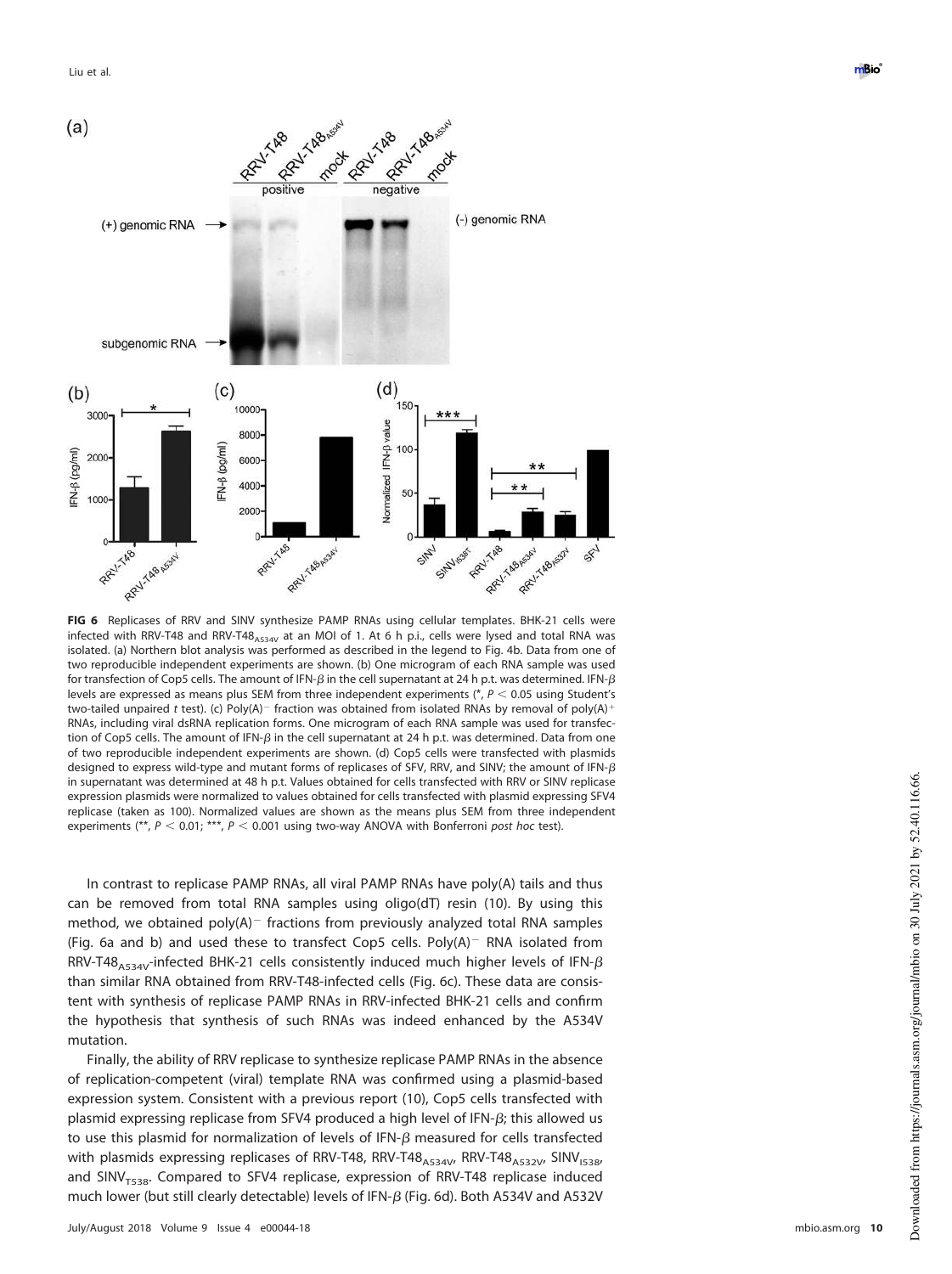

<span id="page-10-0"></span>FIG 7 RRV-T48<sub>A534V</sub> infection is not attenuated in IFNAR<sup>-/-</sup> mice. (a) Groups of 20-day-old C57BL/6 wild-type (WT) and IFNAR<sup>-/-</sup> mice (five animals in each group) were infected s.c. with 10<sup>4</sup> PFU of RRV-T48 or RRV-T48<sub>A534V</sub>. Animals were monitored every 6 h during the first 24 h p.i. and every 2 h thereafter. (b) Groups of 20-day-old WT and IFNAR-/- C57BL/6 mice (five animals in each group) were infected s.c. with 10<sup>4</sup> PFU of RRV-T48 or RRV-T48 $_{\sf AS34V}$ Mice were sacrificed at 24 h p.i., and sera, spleens, and quadriceps were collected. Viral titers were assessed by plaque assay. The limit of detection for plaque assay is 30 PFU/ml for serum samples, 0.6 PFU/mg for spleen samples, and 1 PFU/mg for quadriceps samples. Statistical significance of the different values observed for RRV-T48 and RRV-T48<sub>A534V</sub>-infected mice were analyzed and presented as follows: \*,  $P < 0.05$  using Student's two-tailed unpaired t test; ns, not significant. All experiments were repeated twice with reproducible results.

mutations increased this ability significantly [\(Fig. 6d\)](#page-9-0). Interestingly,  $\text{SINV}_{1538}$  replicase also induced expression of IFN- $\beta$  and did it more efficiently than RRV-T48 replicase. The presence of the Thr538 residue further increased IFN- $\beta$  production by SINV replicase [\(Fig. 6d\)](#page-9-0). However, in infected cells, SINV $_{T538}$  clearly synthesized less PAMP RNA than  $SINV_{1538}$  did [\(Fig. 5c\)](#page-8-0), suggesting that for cell culture-adapted SINV, which has very rapid RNA replication, the impact of elevated levels of replicase PAMPs was small compared to that of viral PAMPs synthesized in excess by  $SINV_{1538}$  [\(Fig. 5b\)](#page-8-0).

**RRV-T48**<sup>A534V</sup> **produces lethal disease in IFNAR<sup>-/-</sup> mice.** Mice infected with RRV-T48 $_{A534V}$  develop less severe disease and display reduced myositis compared to mice infected with parental RRV-T48 (Fig. S4). In order to analyze whether in vivo attenuation of RRV-T48<sub>A534V</sub> is due to increased type I IFN production and/or sensitivity, groups of wild-type (WT) and IFNAR<sup>-/-</sup> C57BL/6 mice were infected subcutaneously (s.c.) with 10<sup>4</sup> PFU of RRV-T48 or RRV-T48<sub>A534V</sub> and monitored for disease signs.  $IFNAR^{-/-}$  mice infected with either virus reached the experimental humane endpoint between 28 and 36 h p.i., in contrast to WT mice, which all survived infection [\(Fig. 7a\)](#page-10-0). In WT mice, the titers of RRV-T48 $_{AS34}$  in sera, spleens, or quadriceps were significantly lower than those for RRV-T48. In IFNAR<sup>-/-</sup> mice, titers of both viruses were always higher than in WT C57BL/6 mice, and importantly, no statistically significant differences between the titers of RRV-T48<sub>A534V</sub> compared to those of RRV-T48 were observed [\(Fig. 7b\)](#page-10-0). These data confirm that type I IFN is crucial in controlling replication of both RRV-T48 and RRV-T48<sub>A534V</sub> in vivo and that the impact of the type I IFN system is greater on virus harboring the A534V mutation.

## **DISCUSSION**

The interaction of RRV with the host type I IFN system is not well understood. For other alphaviruses, links between nonstructural polyprotein processing and virus in vitro/in vivo phenotype have emerged. SINV mutants lacking P123 processing were unable to downregulate host type I IFN responses [\(27\)](#page-14-9). A similar effect has been described for SFV with delayed processing at the 1/2 site [\(28\)](#page-14-10). Furthermore, neurovirulence of SFV and SINV in mouse models is associated with slower 1/2 site processing and higher stability of P123 due to suboptimal P4 (SFV) or P3 (SINV) residues in the 1/2 site [\(17,](#page-13-16) [19\)](#page-14-6). However, the precise mechanisms by which processing affects so many different properties of alphaviruses are not well understood.

In this study, we demonstrated that for RRV, the P1 Ala-to-Val substitution slows down 1/2 site processing and results in stabilization of P123 and P12 [\(Fig. 3a](#page-5-0) and [b\)](#page-5-0); the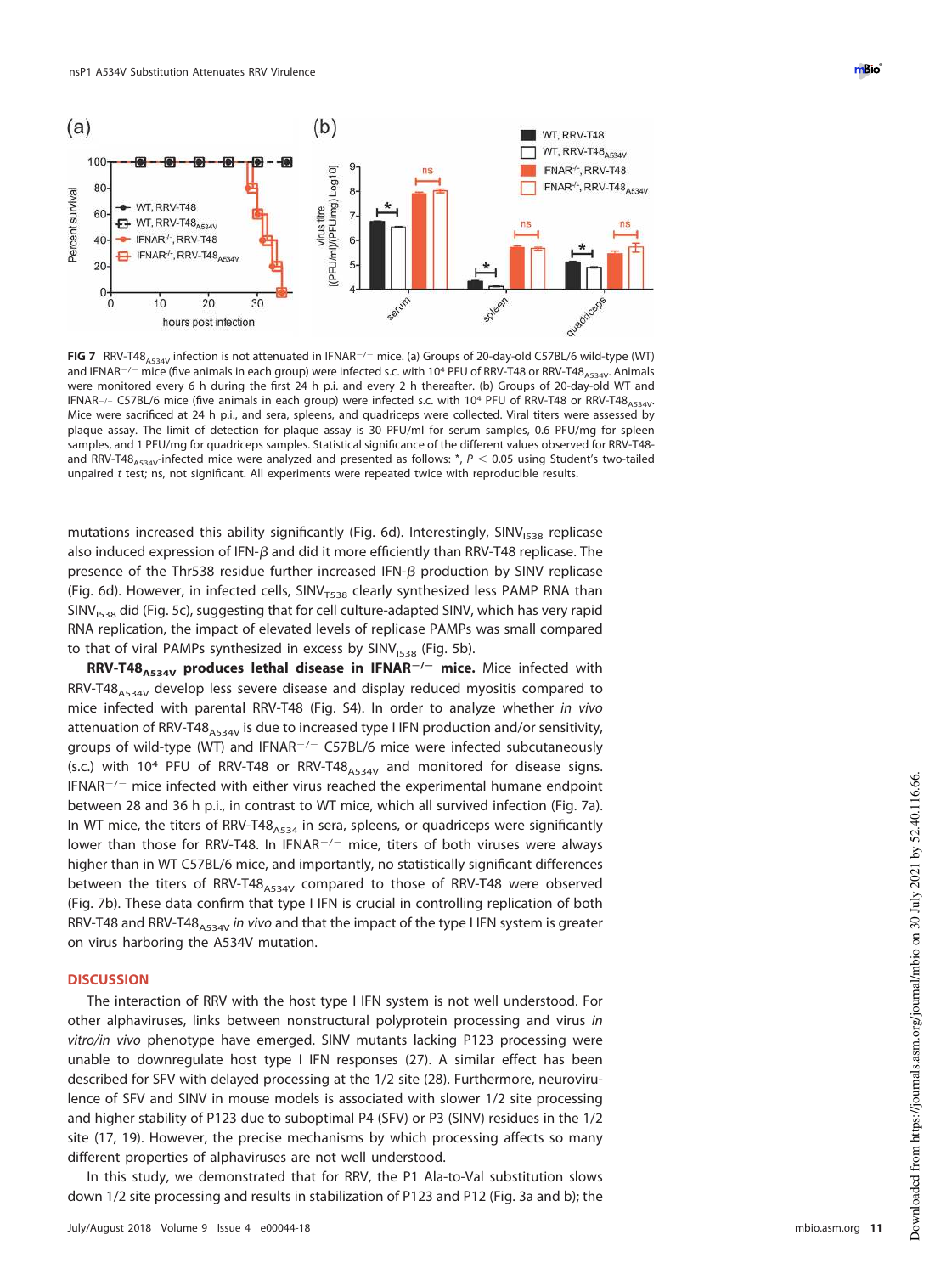same substitution at the P3 position resulted in a very similar effect [\(Fig. 4a\)](#page-6-0). Mutation in the 1/2 site affected processing at the other two. Stabilization of P23 is most likely a consequence of decreased levels of nsP2, as the cleavage of alphavirus P23 occurs in trans and requires prior release of the N terminus of nsP2 [\(29,](#page-14-11) [30\)](#page-14-12). Reduced amounts of P34 for RRV-T48<sub>A534V</sub> may indicate that increased stability of the P123 region of the P1234 polyprotein [\(Fig. 3a](#page-5-0) and [b\)](#page-5-0) facilitates in cis cleavage of the 3/4 site, and as a result, less P34 is formed. Thus, a mutation in the P1 position of the 1/2 site has a profound effect on overall processing of RRV nonstructural polyprotein and therefore should have an impact on biological properties of mutant virus.

Alphaviruses such as Venezuelan equine encephalitis virus (VEEV), CHIKV, and SINV are able to antagonize type I IFN by disrupting STAT signaling [\(20,](#page-14-7) [31,](#page-14-13) [32\)](#page-14-14). In addition, SINV also targets IPS-1 to interfere with type I IFN induction pathways [\(22\)](#page-14-2). The A532V mutation in RRV-T48 $_{As32V}$  results in increased IRF3 phosphorylation, which indicates that upstream effectors of the type I IFN induction pathway may also play a role in type I IFN induction and sensitivity [\(16\)](#page-13-15). The finding that A534V and A532V mutations result in a slowdown of the release of nsP2, the major suppressor of antiviral responses for Old World alphaviruses [\(13](#page-13-12)[–](#page-13-13)[15,](#page-13-14) [31,](#page-14-13) [32\)](#page-14-14), is consistent with this scheme. Free nsP2 in the nucleus counteracts the IFN response [\(13,](#page-13-12) [14\)](#page-13-13) by blocking the Jak-STAT signaling pathway [\(31,](#page-14-13) [32\)](#page-14-14) and/or causing transcriptional shutoff of IFN-stimulated genes [\(15\)](#page-13-14). However, the ability of RRV-T48 $_{As34V}$  to cause complete translational shutoff of infected cells and its efficient spread in cell cultures capable of type I IFN signaling led us to consider that delayed release of nsP2 is unlikely to be the primary mechanism behind enhanced type I IFN stimulation of RRV-T48<sub>A534V</sub>.

The most basic process in alphavirus infection is RNA synthesis; among other things, it is responsible for production of PAMP RNAs recognized by host PRRs. As P123 of RRV-T48<sub>A534V</sub> and RRV-T48<sub>A532V</sub> have increased stability [\(Fig. 3a](#page-5-0) and [4a\)](#page-6-0), it was logical to assume that their P123-nsP4 (early replicase) complexes should be more active than those of parental RRV-T48. Our data clearly demonstrate that synthesis of different viral RNAs was indeed prominently affected by mutations in the 1/2 site. Surprisingly, however, two very similar mutants (RRV-T48 $_{As34V}$  and RRV-T48 $_{As32V}$ ) had very different levels of negative-strand RNA synthesis, with the enhancing effect of the A532V mutation being clearly more prominent [\(Fig. 4b\)](#page-6-0). Thus, subtle differences in P123 processing (and/or different location of the mutation-introduced Val residue) resulted in different phenotypes.

Alphavirus RNA replication forms are long dsRNAs and represent the best known PAMPs produced during the course of virus infection. However, the levels of these PAMP RNAs could not explain strongly elevated type I IFN production during RRV-T48<sub>A534V</sub> infection. This conundrum was solved by the observation that RRV-T48 produces an additional type(s) of RNA PAMPs. Although we did not characterize in detail the novel PAMP RNAs made by RRV, they share the two most important characteristics of SFV replicase PAMP RNAs described earlier [\(10\)](#page-13-9): they are nonpolyadenylated and can be made by viral replicase in the absence of replication-competent RNA template. PAMP RNAs of this type are also made by replicases of distantly related hepatitis C virus [\(10\)](#page-13-9) and picornaviruses [\(33\)](#page-14-15).

dsRNA serves as a common nominator for both viral and replicase PAMP RNAs. The only form of alphavirus replicase complex clearly shown to synthesize dsRNAs is an early replicase, which is the precise complex we found to be stabilized by A534V and A532V mutations. Consistent with this, these mutant viruses indeed produced more PAMP RNAs in the viral infection and replicase context; the same was observed for replicases of SINV<sub>1538</sub> and SINV<sub>T538</sub>. The levels of IFN- $\beta$  induced by the production of replicase PAMPs were different for different viruses and their mutants. RRV replicases were clearly less potent inducers than replicases of SFV and SINV $_{T538}$ . Nevertheless, there was a clear trend that replicases of viruses with slower processing of P123 induced significantly higher IFN- $\beta$  levels than replicases of their counterparts having faster processing [\(Fig. 6d\)](#page-9-0). Although the levels of IFN- $\beta$  in our assay system may be somewhat modulated by the timing of nsP2 (which is expressed as part of replicase)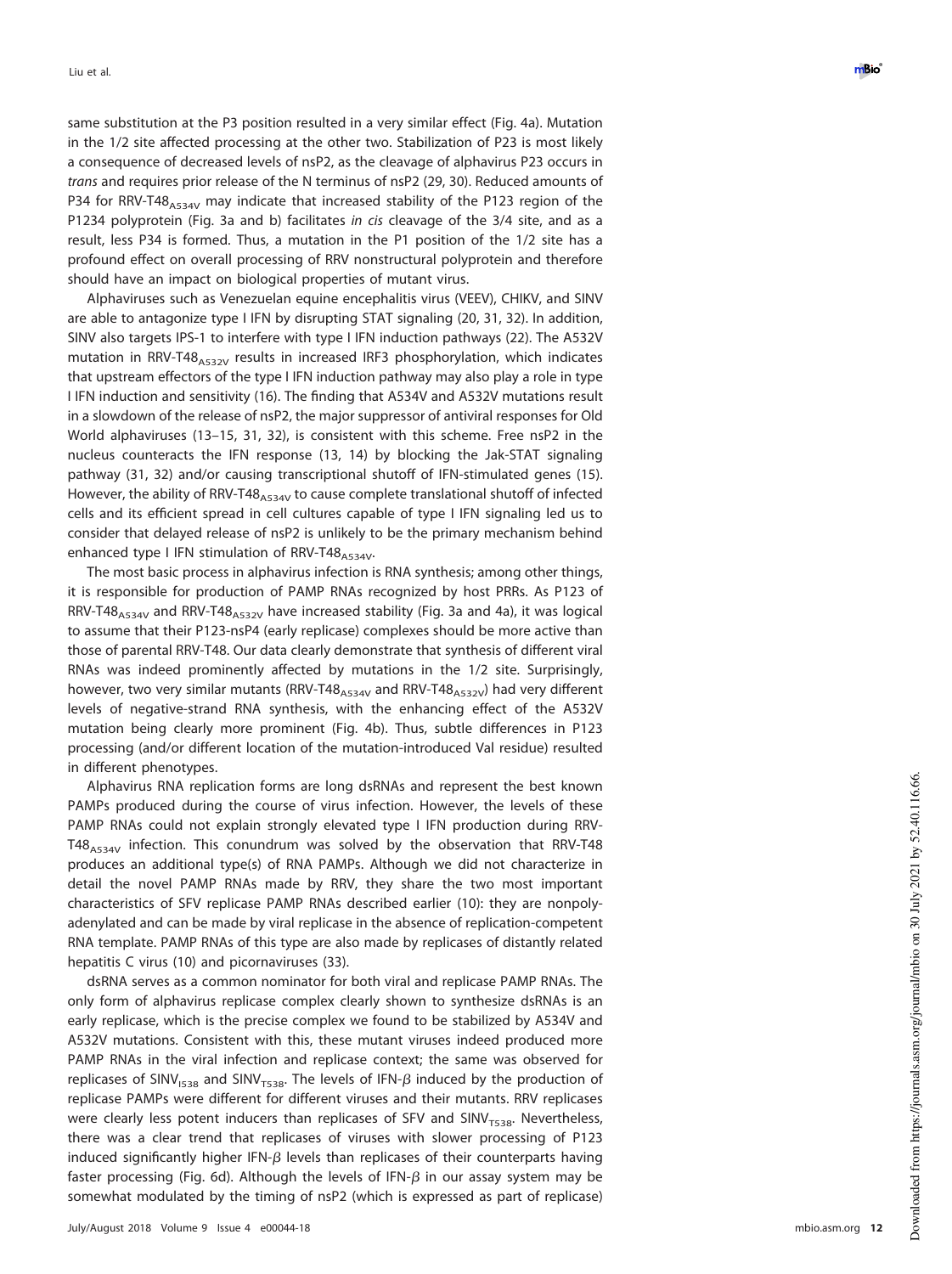release, it is likely that the amount of IFN- $\beta$  directly correlates with the amount of PAMP RNAs in transfected cells as was observed for RNAs isolated from virus-infected cells [\(Fig. 6a](#page-9-0) and [c\)](#page-9-0). This also implies that production of replicase PAMPs is a property of alphavirus short-lived early (negative-strand) replicase, rather than stable late (positivestrand) replicase.

A previous study comparing variants of SINV and RRV harboring substitutions in the P3 position of the 1/2 site concluded that for both viruses attenuated variants induced excessive amounts of type I IFN [\(16\)](#page-13-15). It should be noted the term "attenuated" in that study actually applied only to in vivo phenotype of the viruses and their mutants. At the molecular level, the situation is reversed. Namely, the processing kinetics of P123 of SINV [\(Fig. 5a\)](#page-8-0) and RRV [\(Fig. 3a, b,](#page-5-0) and [4a\)](#page-6-0) unambiguously demonstrated that the true counterpart of SINV<sub>1538</sub> (termed "attenuated" in the Cruz et al. study [\[16\]](#page-13-15)) is actually wt RRV-T48, while mutant RRV-T48<sub>A532V</sub> represented a counterpart of SINV<sub>T538</sub> (used as an example of wt SINV by Cruz et al.). In other words, two "attenuated" viruses (SINV $_{1538}$ and RRV-T48<sub>A532V</sub>) that were compared in the earlier study actually possess opposite molecular phenotypes (fast and delayed processing of P123, respectively). Nevertheless, the major observation made by the authors of that previous study was also confirmed by us. This raises an intriguing question: why does the slowdown of P123 processing not increase type I IFN production in SINV? Our data suggest that for SINV infection in cell culture, the contribution of viral PAMPs dominates over the impact of replicase PAMPs. As in SINV, both Ile538 and Thr538 are naturally occurring P3 residues, it could be speculated that inhibition of STAT1/2 phosphorylation by SINV $_{\text{T538}}$  that results in suppression of IFN signaling may represent a mechanism to counter the increase in the amount of replicase-synthesized PAMPs. The situation with RRV, particularly with RRV-T48<sub>A534V</sub>, is opposite: replicase PAMPs dominate over viral PAMPs. As the A534V (and A532V) substitutions are not naturally occurring in RRV, the virus apparently lacks specific mechanism(s) to counteract the elevated type I IFN production caused by these substitutions.

The link between P123 processing and replicase PAMP production suggests that neurovirulence of SINV and reduced virulence of RRV-T48 $_{As34A}$  may both be due to increased production replicase PAMP RNAs. It is likely that the restriction of virus infection (as observed for RRV) or the enhanced spread of infection leading to neurovirulence (as for SINV) depends on multiple additional factors such as sequence context (viral strain), production of viral PAMPs, presence or absence of mechanisms counteracting type I IFN signaling, and specific properties of infected tissue. It is also clear that milder suppression of P123 processing may result in a different effect compared to that caused by more prominent suppression [\(Fig. 4\)](#page-6-0). If, as may be the case for SFV and SINV, slowdown of P123 processing indeed results in increased neurovirulence, it would have implications for the development of alphavirus protease inhibitors: if they were not potent enough to fully suppress virus replication, they could have unpredictable effects on virus infection.

Our results clearly indicate that the reduced in vivo pathology resulting from infection with RRV-T48<sub>A534V</sub> is due to increased production of type I IFN-inducing RNAs (more specifically, replicase PAMP RNAs) and, consequently, also type I IFNs. The underlying molecular mechanism is altered processing of nonstructural polyproteins, but the overall outcome is modulated by various virus-host interactions, including production of different PAMP RNAs. Similar studies with New World alphaviruses will be useful to understand whether this type of IFN regulation (via nonstructural polyprotein processing) is conserved among different alphaviruses and contributes to New World virus neurovirulence.

#### **MATERIALS AND METHODS**

Information on cells and viruses used is provided in File S1 in the supplemental material. Standard virology, molecular biology, immunology, and in vivo methods used in this study are also described in File S1 in the supplemental material.

**Analysis of virus-generated PAMP RNAs.** RNA samples obtained from infected cells were treated with DNase I (Roche, Germany) for 60 min in 37°C. For total RNA from RRV-T48- or RRV-T48<sub>A534V</sub>-infected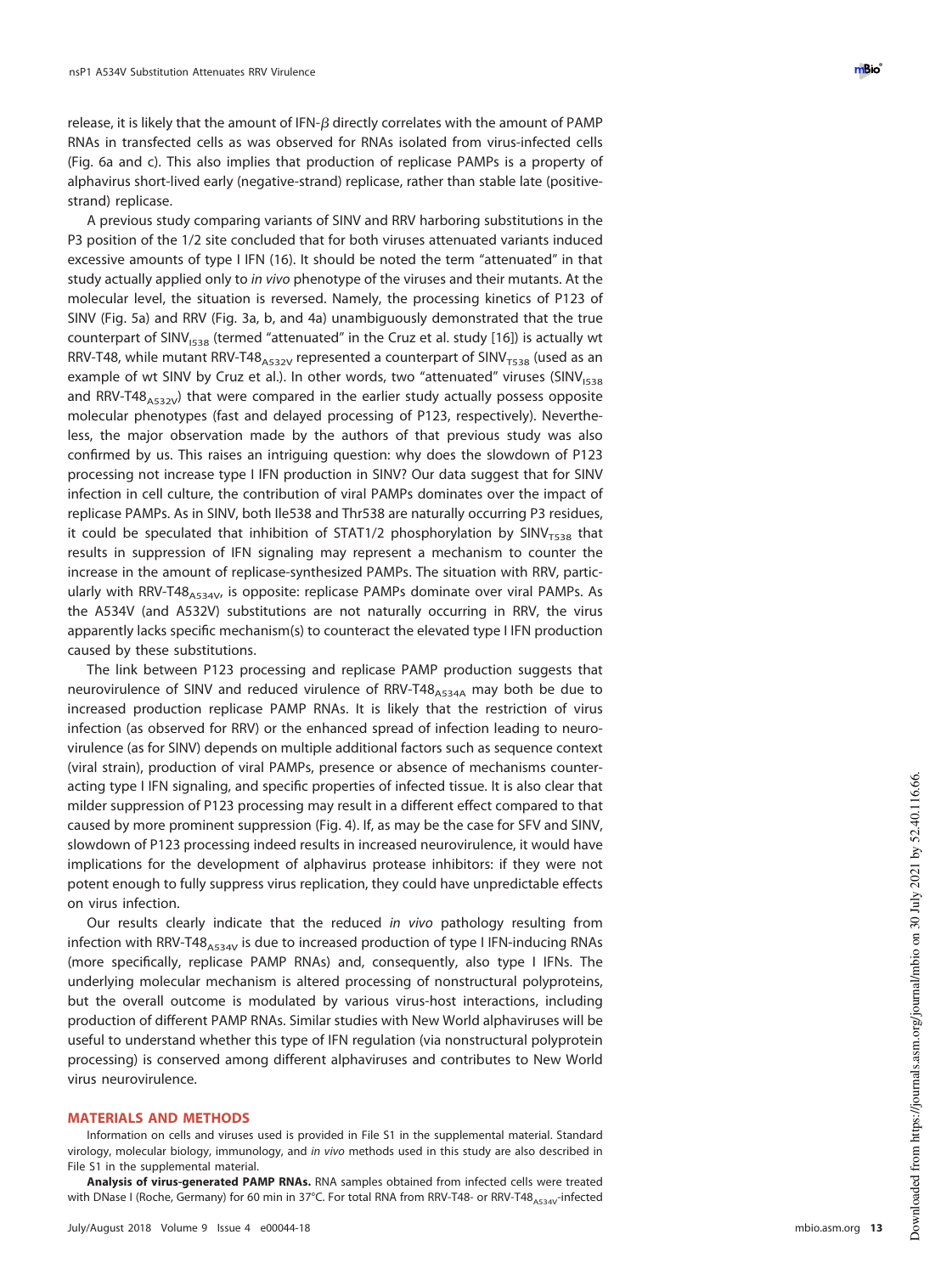cells (multiplicity of infection [MOI] of 10; 6 h postinfection [p.i.]), 100-µg aliquots were also incubated with biotinylated oligo(dT) probe, and the bound  $poly(A)^+$  fraction was removed using streptavidin MagneSphere paramagnetic particles (PolyATtract mRNA isolation systems kit; Promega, USA), resulting in poly(A)<sup>-</sup> RNA samples. All samples were repurified with RNeasy kit (Qiagen, Germany) and eluted with 20  $\mu$ l water. Prior to transfection of Cop5 cells, the infectious viral RNAs were UV inactivated for 5 min in a Hoefer UV crosslinker UVC5000. One microgram of total or poly(A)<sup>-</sup> RNAs were used to transfect confluent cultures of Cop5 cells in 12-well plates using Lipofectamine 2000 reagent. Transfected cells were incubated at 37°C. At 24 h posttransfection (p.t.), the supernatants were collected and centrifuged at 3,000  $\times$  g for 5 min. The amount of IFN- $\beta$  produced by the transfected cells was determined using VeriKine mouse IFN- $\beta$  enzyme-linked immunosorbent assay (ELISA) kit (PBL Assay Science, USA).

**Analysis of type I IFN production by replicases of RRV and SINV.** Regions encoding replicase (nonstructural proteins [nsPs]) of RRV-T48, RRV-T48<sub>A532V</sub>, RRV-T48<sub>A534V</sub>, SINV<sub>1538</sub>, SINV<sub>T538</sub> and SFV4 (used as positive control [\[10\]](#page-13-9)) were cloned into the pMC-gtGTU2 vector (FIT Biotech Plc, Finland). The resulting plasmids (1 µg/transfection) were used to transfect confluent cultures of Cop5 cells in 12-well plates using Lipofectamine 2000 reagent. Transfected cells were incubated for 48 h at 37°C, after which IFN- $\beta$ released into cell culture medium was measured as described above. For each independent experiment, the IFN- $\beta$  levels in supernatants from cells transfected with RRV or SINV replicase expression plasmids were normalized to the amount of IFN- $\beta$  produced by cells transfected by plasmid expressing SFV4 replicase.

**Statistical analysis.** Western blot band density, IFN bioassay, infiltrated-cell density, mouse weight, and plaque assay data were analyzed using two-way analysis of variance (ANOVA) with a Bonferroni post hoc test. IFN production data were analyzed using Student's two-tailed unpaired  $t$  test. All data were tested and met normality using the D'Agostino-Pearson normality test prior to analysis except for differences in mouse clinical scores, which were analyzed using the nonparametric Mann-Whitney test. All statistical analyses were performed with GraphPad Prism software.

# **SUPPLEMENTAL MATERIAL**

Supplemental material for this article may be found at https://doi.org/10.1128/mBio .00044-18.

**TEXT S1,** DOCX file, 0.1 MB. **FIG S1,** TIF file, 0.1 MB. **FIG S2,** TIF file, 0.3 MB. **FIG S3,** TIF file, 1.4 MB. **FIG S4,** TIF file, 1.7 MB.

#### <span id="page-13-0"></span>**REFERENCES**

- <span id="page-13-1"></span>1. Russell RC. 2002. Ross River virus: ecology and distribution. Annu Rev Entomol 47:1–31. https://doi.org/10.1146/annurev.ento.47.091201.145100.
- 2. Aaskov JG, Mataika JU, Lawrence GW, Rabukawaqa V, Tucker MM, Miles JA, Dalglish DA. 1981. An epidemic of Ross River virus infection in Fiji, 1979. Am J Trop Med Hyg 30:1053–1059. https://doi.org/10.4269/ajtmh .1981.30.1053.
- <span id="page-13-3"></span><span id="page-13-2"></span>3. Rosen L, Gubler DJ, Bennett PH. 1981. Epidemic polyarthritis (Ross River) virus infection in the Cook Islands. Am J Trop Med Hyg 30:1294 –1302. https://doi.org/10.4269/ajtmh.1981.30.1294.
- <span id="page-13-4"></span>4. Harley D, Sleigh A, Ritchie S. 2001. Ross River virus transmission, infection, and disease: a cross-disciplinary review. Clin Microbiol Rev 14: 909 –932. https://doi.org/10.1128/CMR.14.4.909-932.2001.
- <span id="page-13-5"></span>5. Aaskov J. 4 March 2015. Explainer: what is Ross River virus and how is it treated? The Conversation. https://theconversation.com/explainer-what -is-ross-river-virus-and-how-is-it-treated-37889.
- 6. Kato H, Sato S, Yoneyama M, Yamamoto M, Uematsu S, Matsui K, Tsujimura T, Takeda K, Fujita T, Takeuchi O, Akira S. 2005. Cell typespecific involvement of RIG-I in antiviral response. Immunity 23:19 –28. https://doi.org/10.1016/j.immuni.2005.04.010.
- <span id="page-13-6"></span>7. Her Z, Teng T-S, Tan JJ, Teo T-H, Kam Y-W, Lum F-M, Lee WW, Gabriel C, Melchiotti R, Andiappan AK, Lulla V, Lulla A, Win MK, Chow A, Biswas SK, Leo Y-S, Lecuit M, Merits A, Rénia L, Ng LF. 2015. Loss of TLR3 aggravates CHIKV replication and pathology due to an altered virus-specific neutralizing antibody response. EMBO Mol Med 7:24 – 41. https://doi.org/10 .15252/emmm.201404459.
- <span id="page-13-7"></span>8. Olagnier D, Scholte FEM, Chiang C, Albulescu IC, Nichols C, He Z, Lin R, Snijder EJ, van Hemert MJ, Hiscott J. 2014. Inhibition of dengue and Chikungunya virus infections by RIG-I-mediated type I interferonindependent stimulation of the innate antiviral response. J Virol 88: 4180 – 4194. https://doi.org/10.1128/JVI.03114-13.
- <span id="page-13-8"></span>9. Akhrymuk I, Frolov I, Frolova EI. 2016. Both RIG-I and MDA5 detect

alphavirus replication in concentration-dependent mode. Virology 487: 230 –241. https://doi.org/10.1016/j.virol.2015.09.023.

- <span id="page-13-9"></span>10. Nikonov A, Mölder T, Sikut R, Kiiver K, Männik A, Toots U, Lulla A, Lulla V, Utt A, Merits A, Ustav M. 2013. RIG-I and MDA-5 detection of viral RNAdependent RNA polymerase activity restricts positive-strand RNA virus replication. PLoS Pathog 9:e1003610. https://doi.org/10.1371/journal.ppat .1003610.
- <span id="page-13-10"></span>11. Neighbours LM, Long K, Whitmore AC, Heise MT. 2012. Myd88 dependent Toll-like receptor 7 signaling mediates protection from severe Ross River virus-induced disease in mice. J Virol 86:10675–10685. https://doi.org/10.1128/JVI.00601-12.
- <span id="page-13-12"></span><span id="page-13-11"></span>12. Aguilar PV, Weaver SC, Basler CF. 2007. Capsid protein of Eastern equine encephalitis virus inhibits host cell gene expression. J Virol 81: 3866 –3876. https://doi.org/10.1128/JVI.02075-06.
- 13. Breakwell L, Dosenovic P, Hedestam GBK, D'Amato M, Liljeström P, Fazakerley J, McInerney GM. 2007. Semliki Forest virus nonstructural protein 2 is involved in suppression of the type I interferon response. J Virol 81:8677– 8684. https://doi.org/10.1128/JVI.02411-06.
- <span id="page-13-13"></span>14. Frolova EI, Fayzulin RZ, Cook SH, Griffin DE, Rice CM, Frolov I. 2002. Roles of nonstructural protein nsP2 and alpha/beta interferons in determining the outcome of Sindbis virus infection. J Virol 76:11254 –11264. https:// doi.org/10.1128/JVI.76.22.11254-11264.2002.
- <span id="page-13-15"></span><span id="page-13-14"></span>15. Gorchakov R, Frolova E, Frolov I. 2005. Inhibition of transcription and translation in Sindbis virus-infected cells. J Virol 79:9397–9409. https:// doi.org/10.1128/JVI.79.15.9397-9409.2005.
- 16. Cruz CC, Suthar MS, Montgomery SA, Shabman R, Simmons J, Johnston RE, Morrison TE, Heise MT. 2010. Modulation of type I IFN induction by a virulence determinant within the alphavirus nsP1 protein. Virology 399:1–10. https://doi.org/10.1016/j.virol.2009.12.031.
- <span id="page-13-16"></span>17. Saul S, Ferguson M, Cordonin C, Fragkoudis R, Ool M, Tamberg N, Sherwood K, Fazakerley JK, Merits A. 2015. Differences in processing determinants of nonstructural polyprotein and in the sequence of non-